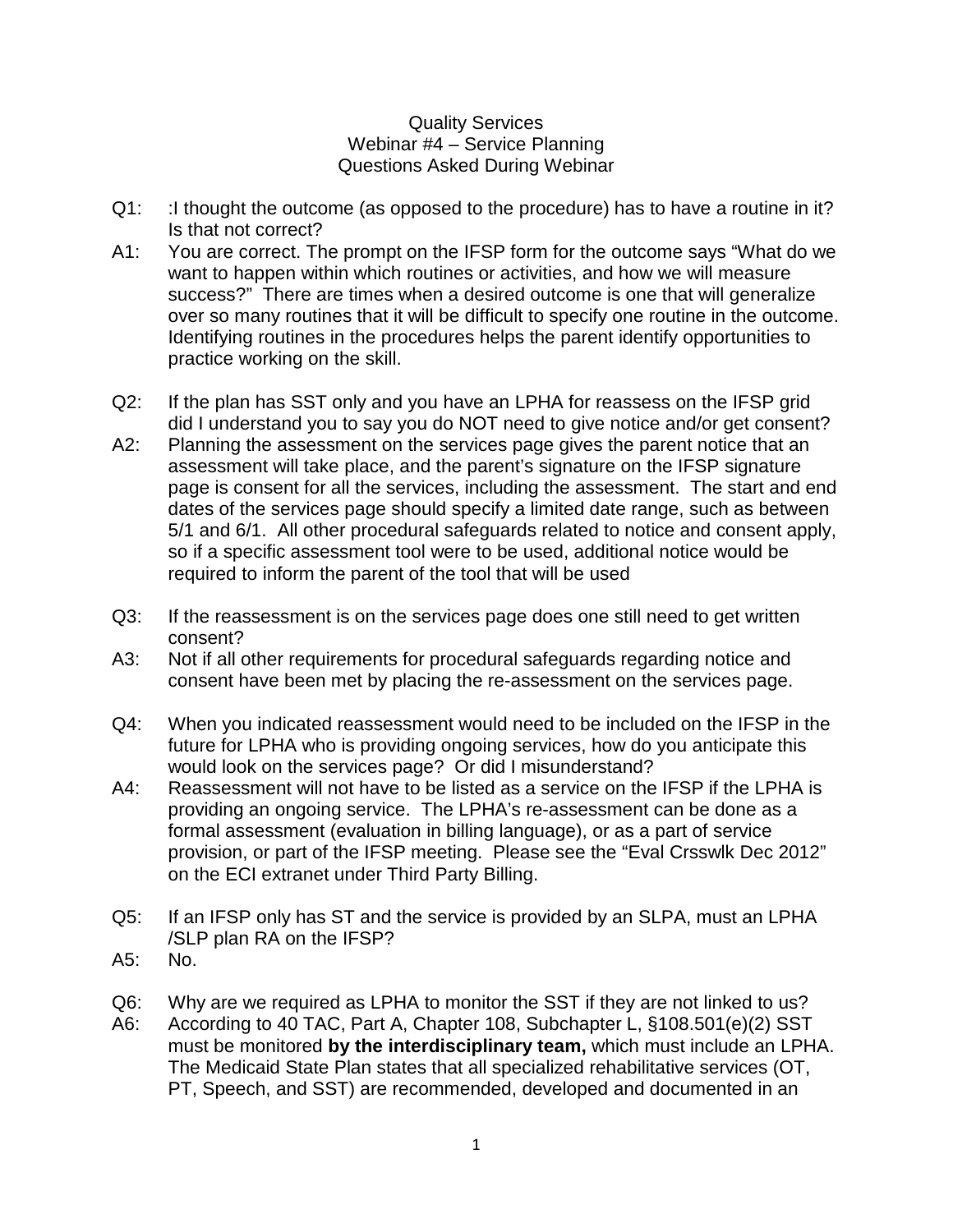IFSP by an interdisciplinary team, which includes an LPHA (Appendix 1 to Attachment 3.1-A, Page 7o). Federal regulations require that all rehabilitative services be recommended by a physician of other licensed practitioner of the healing arts (42 CFR, Chapter IV, Subchapter C, Part 440, Subpart A, §440.130(d)).

- Q7: Most of these things (routines, motivators, etc) are recorded in the RBI portion of the IFSP. Why do they need to be repeated on the goal if they are linked via number for places family needs help and things that are going well?
- A7: The RBI section of the IFSP is intended to identify routines of the family that are impacted by the child's delays. The team's discussion should include determining whether the family feels comfortable addressing the need themselves, or if they want help. Once all the areas of need are identified, the discussion should include helping the family prioritize the areas to be addressed. These things should all be noted in the RBI section of the IFSP

Then outcomes are developed to address each identified need. The procedures for each outcome should be specific to the outcome. Families often need help identifying all the different opportunities that exist in their daily routines for supporting their child's development, how to use motivators identified in one area may be applied to different situations, and ways to vary existing activities to promote development.

Your role as an ECI provider is to help families understand the connections between the needs they have identified, the outcomes the team has developed, and the services you will be providing. One of the ways you do this is by including the information specified in the IFSP instructions in the procedures. Making the connection between the information documented in the RBI section, the outcomes, and procedures in one place will also increase the odds of auditors understanding the need for services.

- Q8: What would be recommended for creating procedures that are fit for "grandma" but that also support the differences between what an PT might do versus an SST provider (and in a way that would meet requirements for DARS and our payer sources)?
- A8: Some procedures could be more medical in nature and/or more discipline specific. Others are more about cognition, motivation, and the interrelatedness of developmental domains. Only after all the procedures are developed can you determine which members of the team will work with the family. State office staff are working on detailed materials about SST. Typically payer sources do not have requirements around procedures.
- Q9: We've heard from some PDs of programs who have been audited that they were told they should have discipline specific outcomes - the EIS should be working on particular outcomes and the therapists should be working on others.